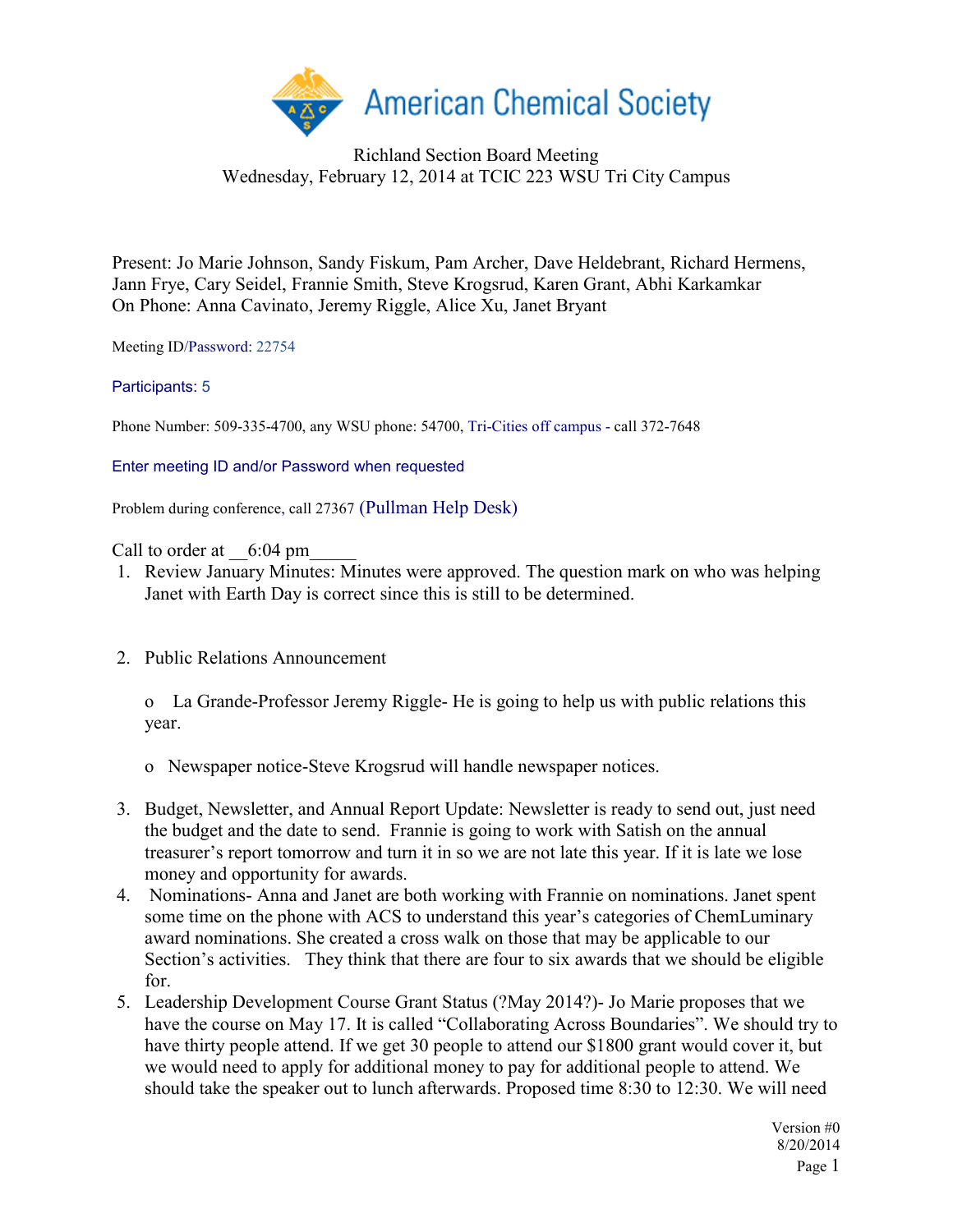

Richland Section Board Meeting

Wednesday, February 12, 2014 at TCIC 223 WSU Tri City Campus to fill out an event request form for WSU. Sandy volunteered to work on a flyer, and ACS will supply handouts.

- 6. ACS Leadership Development Weekend in Dallas- Student Outreach stuff from Dallas per Janet- About 300 people attended. Abhi got to attend two courses. Janet was a facilitator for one of the tracks for new national committee chairs. The weather was bad, but the event was awesome, and Abhi did a great job representing us. Janet gave Dave lots of goodies to give to the section. We will split this with La Grande. Richard will take the stuff to Anna.
- 7. Mid-Columbia Science Fair (3/13-15/14)- We pledged \$300 plus two \$50 awards. Brenda Pagburn will send us an email about the awards, and supplies the award. Dave will coordinate the judging by ACS members. The judges need to be there by 9 for high school projects. We will pick the best high school chemistry project. Jo Marie will present the award at the Saturday awards ceremony.
- 8. Expanding Your Horizons (3/22/14)- Janet cannot help this year, she is out of town. So far we have not identified someone. We need to let Janet know by next week. Targeted at middle school girls. The person can develop your own presentation. It needs to be a hands on activity that gets the girls excited. Anna has lots of material that she developed for her Girls in Science activity. She is not sure she can come that day, but she would be willing to share the activities and experiments. There are two sessions, one morning one afternoon; the teacher does 2 classes (either morning or afternoon) for about  $8 - 20$  students..
- 9. Hanford High Knowledge Bowl (3/22/14)- We pledged \$100 to support this, but will not send the money to them until the budget is approved.
- 10. Nuclear Science Merit Badge ( 3/22 and 3/29/14) (\$75 check needed for Sandy)-Jason Worden volunteered to help Sandy with the merit badge.
- 11. Electronic Voting Information: We already have an account at Survey Monkey, password Benzene. But it is only free for the first 100 then after it is \$200/year. Survey Gizmo is free, and Survey Moz is free for non-profits. Matt Monroe likes Survey Moz the best. Janet reminded us that our electronic distribution list is smaller than our membership. We will still need to send it out by mail to those who are not on email. We think it is less than 20 who need paper. Whenever we do a formal vote we need to request the official vote roster from the ACS Office of the Secretary. (This roster is different than the roster used to send out email communications, as some people "opt out" of being routinely contacted, but ALL members get to vote.) We decided we want to try Survey Moz, Matt Monroe will help get this set up.
- 12. Science Café Planning/Budget Vote Date- The budget has to be available for review for three weeks, so that would put the event during March. We could ask Chukar Cherries, but we need to find a venue. The earliest we could do this would be Thurs. March 6. We could also do a social event and budget vote. But we prefer to have a science café. The themes this year are energy and for National Chemistry week it is candy, so Chukar Cherries would be perfect for this year's theme. We will check on Bookwalter on March 6 or the Richland Community center.
- 13. Motion from the Awards Committee to formally nominate Karen Grant as our Section's candidate for ACSFellow for the 2014 cycle. We enthusiastically approved the motion. Janet and Jo Marie will work with Karen to complete the nomination process. (NOTE: our Section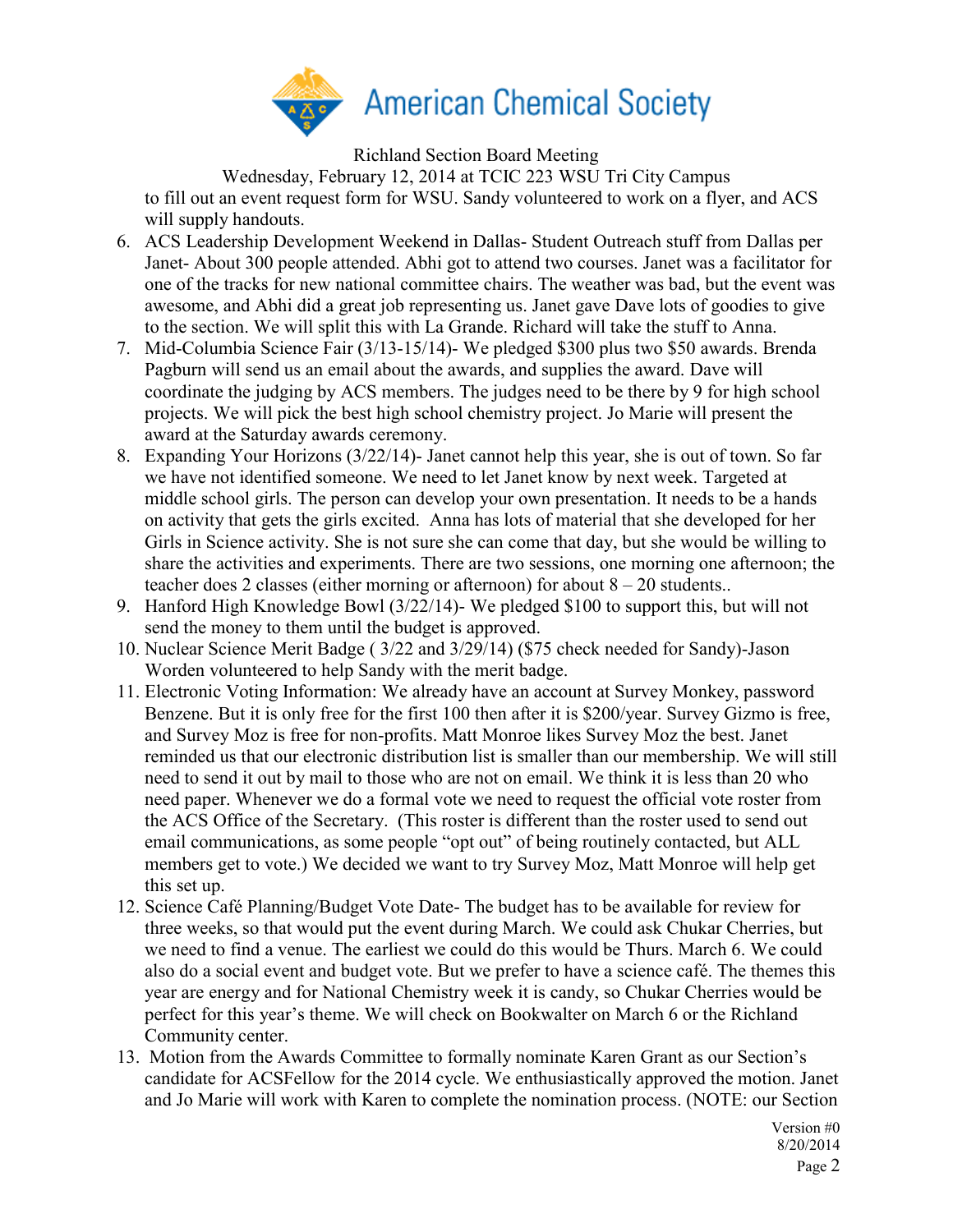

Richland Section Board Meeting

Wednesday, February 12, 2014 at TCIC 223 WSU Tri City Campus may formally support 1 ACS Fellows nomination, per the guidelines. It does NOT preclude individuals from nominating others for this honor, and is certainly encouraged. Janet can assist others with nominations.)

- 14. Earth Day- We normally work with the Mid-Columbia Earth month organization and help promote their events, in addition to our standing work with the Parks & Recreation departments to donate an annual Chemis-TREE. Janet will also be working with the WSU event coordinator to get her more involved in this event and outreach.
- 15. Chemistry Olympiad- Cary reported that we have 6 students who are interested. 5 of them are from Yakima, and they would like to hold it in Yakima, so we will do that. The other student is from Richland. Only two students can be from any one high school. We have till the end of the month to accept more nominees. There is a participation certificate that Cary has already procured.
- 16. The final report- Frannie said it is almost complete. Richard needs to look at it and electronically approve it once the financial portion is in the report, and all ChemLuminary nominations are complete. It should be ready for Richard on Friday. Frannie will email Richard when it is ready to be reviewed and signed.